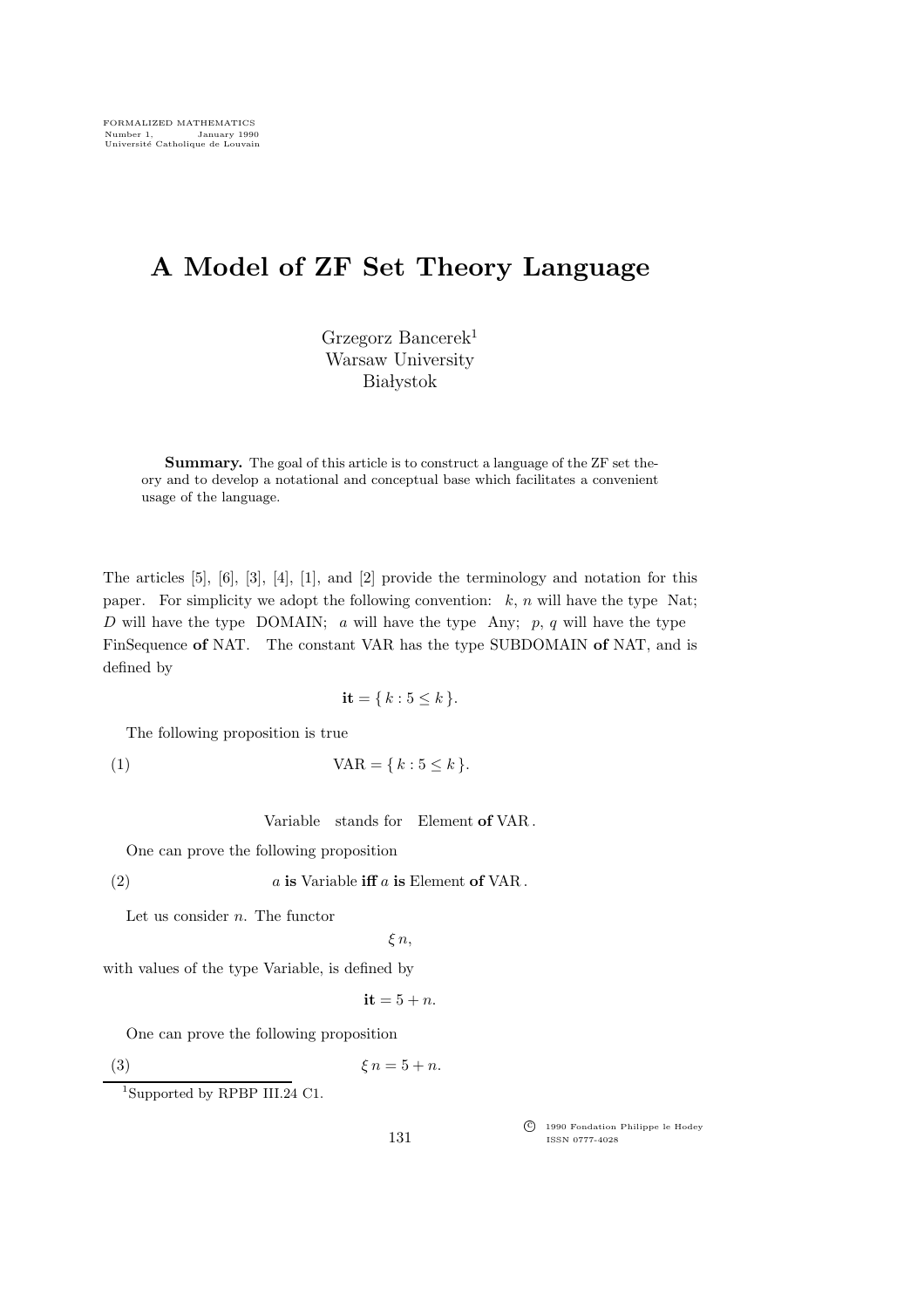In the sequel  $x, y, z, t$  denote objects of the type Variable. Let us consider x. Let us note that it makes sense to consider the following functor on a restricted area. Then

$$
\langle x \rangle
$$
 is FinSequence of NAT.

We now define two new functors. Let us consider  $x, y$ . The functor

$$
x \in y,
$$

with values of the type FinSequence of NAT, is defined by

$$
it = \langle 0 \rangle ^{-} \langle x \rangle ^{-} \langle y \rangle.
$$

The functor

$$
x \in y,
$$

yields the type FinSequence of NAT and is defined by

$$
it = \langle 1 \rangle ^{\frown} \langle x \rangle ^{\frown} \langle y \rangle.
$$

Next we state four propositions:

$$
(4) \t\t x = y = \langle 0 \rangle ^{-} \langle x \rangle ^{-} \langle y \rangle,
$$

(5)  $x \epsilon y = \langle 1 \rangle^{\frown} \langle x \rangle^{\frown} \langle y \rangle,$ 

(6) 
$$
x = y = z = t \text{ implies } x = z \& y = t,
$$

(7) 
$$
x \epsilon y = z \epsilon t \text{ implies } x = z \& y = t.
$$

We now define two new functors. Let us consider  $p$ . The functor

$$
\neg p,
$$

with values of the type FinSequence of NAT, is defined by

$$
it = \langle 2 \rangle ^{-} p.
$$

Let us consider  $q$ . The functor

$$
p\wedge q,
$$

with values of the type FinSequence of NAT, is defined by

$$
it = \langle 3 \rangle^{\frown} p^{\frown} q.
$$

Next we state three propositions:

- (8)  $\neg p = \langle 2 \rangle^p p$ ,
- (9)  $p \wedge q = \langle 3 \rangle^{\frown} p \cap q$ ,
- (10)  $\neg p = \neg q$  implies  $p = q$ .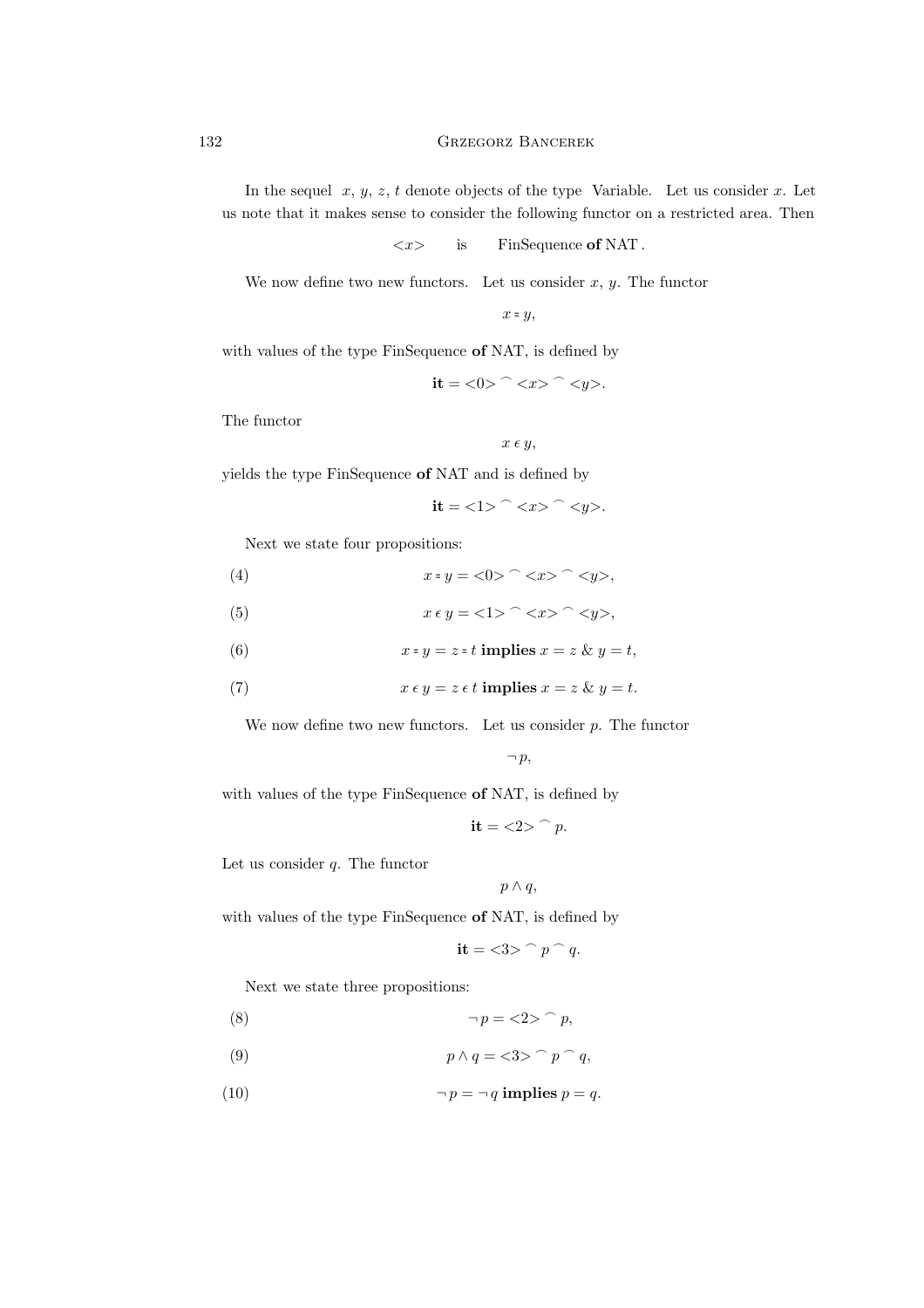Let us consider  $x, p$ . The functor

 $\forall (x, p),$ 

yields the type FinSequence of NAT and is defined by

$$
it = \langle 4 \rangle ^{^{\frown}} \langle x \rangle ^{^{\frown}} p.
$$

The following propositions are true:

(11) 
$$
\forall (x, p) = \langle 4 \rangle \cap \langle x \rangle \cap p,
$$

(12) 
$$
\forall (x, p) = \forall (y, q) \text{ implies } x = y \& p = q.
$$

The constant WFF has the type DOMAIN, and is defined by

(for a st  $a \in \text{it holds } a$  is FinSequence of NAT) &

$$
\left(\textbf{for } x, y \textbf{ holds } x \text{ = } y \in \textbf{it} \& x \in y \in \textbf{it}\right) \& \left(\textbf{for } p \textbf{ st } p \in \textbf{it} \textbf{ holds } \neg p \in \textbf{it}\right) \&
$$

(for  $p,q$  st  $p \in \text{it\& } q \in \text{it holds } p \land q \in \text{it)} \&$  (for  $x,p$  st  $p \in \text{it holds } \forall (x,p) \in \text{it)} \&$ 

for  $D$  st

(for a st  $a \in D$  holds a is FinSequence of NAT) &

$$
(\text{for } x, y \text{ holds } x \in y \in D \& x \in y \in D) \& (\text{for } p \text{ st } p \in D \text{ holds } \neg p \in D)
$$
  
& 
$$
(\text{for } p, q \text{ st } p \in D \& q \in D \text{ holds } p \land q \in D) \& \text{for } x, p \text{ st } p \in D \text{ holds } \forall (x, p) \in D
$$
  

$$
\text{holds } \text{it } \subseteq D.
$$

One can prove the following proposition

(13) **(for** *a* **st** *a* 
$$
\in
$$
 WFF holds *a* **is** FinSequence of NAT) *&*  
\n**(for** *x*, *y* **holds** *x* = *y*  $\in$  WFF *& x*  $\in$  *y*  $\in$  WFF) *&*  
\n**(for** *p*, *q* **st** *p*  $\in$  WFF holds  $\neg p \in$  WFF) *&*  
\n**(for** *x*, *p* **st** *p*  $\in$  WFF holds  $\forall$  (*x*, *p*)  $\in$  WFF) *&* **for** *D* **st**  
\n**(for** *x*, *p* **st** *p*  $\in$  WFF holds  $\forall$  (*x*, *p*)  $\in$  WFF) *&* **for** *D* **st**  
\n**(for** *a* **st** *a*  $\in$  *D* **holds** *a* **is** FinSequence of NAT) *&*  
\n**(for** *x*, *y* **holds** *x* = *y*  $\in$  *D & x*  $\in$  *y*  $\in$  *D*) *&* **(for** *p*, *q* **st** *p*  $\in$  *D* **holds** *p*  $\land$  *q*  $\in$  *D)  
\n**& (for** *x*, *p* **st** *p*  $\in$  *D* **holds** *p*  $\land$  *q** 

The mode

ZF-formula ,

which widens to the type FinSequence of NAT, is defined by

it is Element of WFF .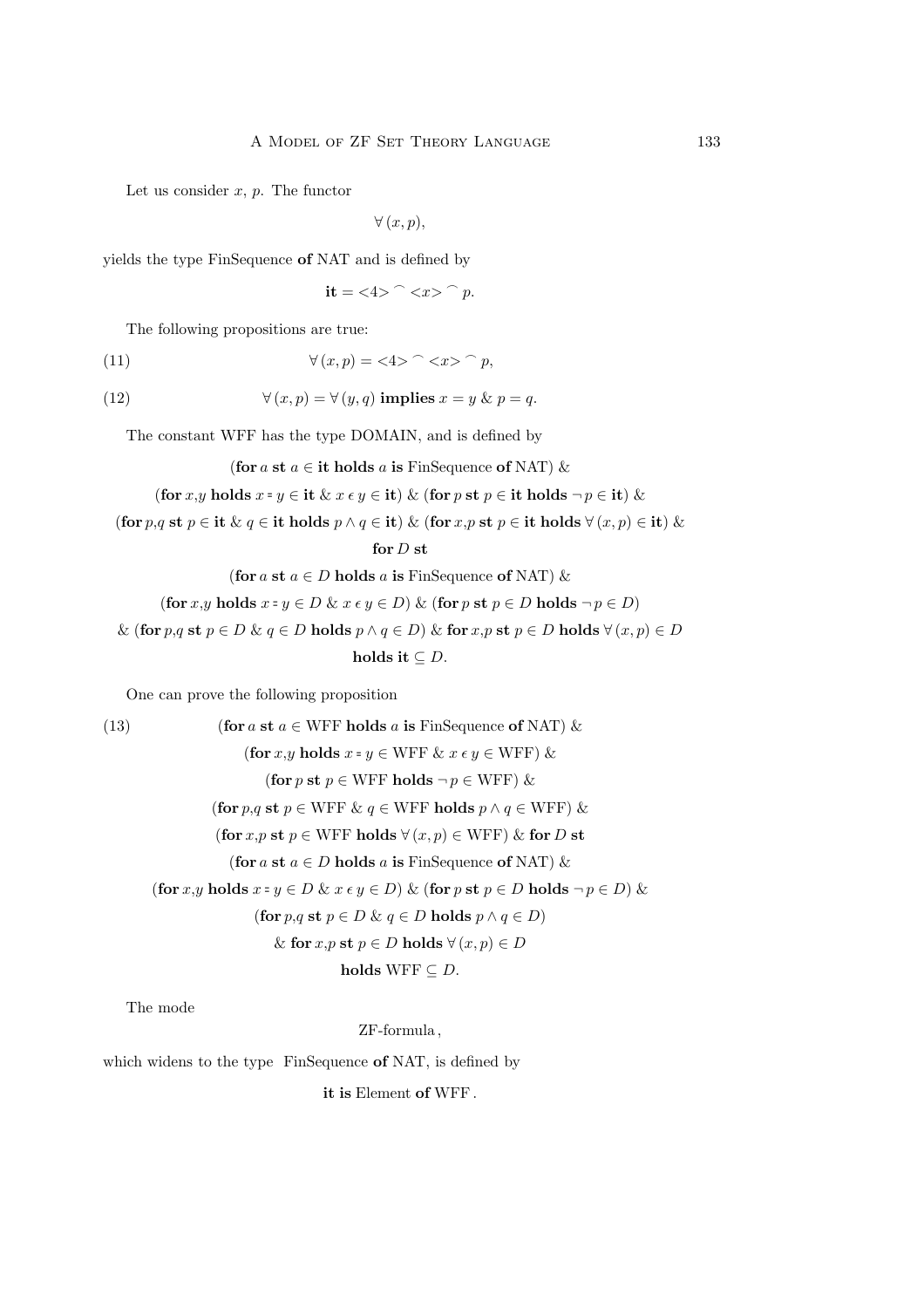We now state two propositions:

(14) 
$$
a
$$
 is ZF-formula iff  $a \in \text{WFF}$ ,

(15) 
$$
a
$$
 is ZF-formula iff  $a$  is Element of WFF.

In the sequel  $F$ ,  $F1$ ,  $G$ ,  $G1$ ,  $H$ ,  $H1$  denote objects of the type  $ZF$ -formula. Let us consider  $x, y$ . Let us note that it makes sense to consider the following functors on restricted areas. Then

> $x = y$ is ZF-formula,  $x \in y$  is ZF-formula.

Let us consider  $H$ . Let us note that it makes sense to consider the following functor on a restricted area. Then

 $\neg H$  is ZF-formula.

Let us consider G. Let us note that it makes sense to consider the following functor on a restricted area. Then

 $H \wedge G$  is ZF-formula.

Let us consider  $x$ ,  $H$ . Let us note that it makes sense to consider the following functor on a restricted area. Then

 $\forall (x, H)$  is ZF-formula.

We now define five new predicates. Let us consider  $H$ . The predicate

*H* is a-equality is defined by 
$$
\mathbf{ex} x, y \mathbf{st} H = x = y
$$
.

The predicate

*H* is a membership is defined by 
$$
\operatorname{ex} x, y \operatorname{st} H = x \epsilon y
$$
.

The predicate

H is negative is defined by  $\mathbf{ex} H1 \mathbf{st} H = \neg H1$ .

The predicate

*H* is conjunctive is defined by 
$$
\operatorname{ex} F, G \operatorname{st} H = F \wedge G
$$
.

The predicate

*H* is universal is defined by 
$$
\mathbf{ex} x, H1 \mathbf{st} H = \forall (x, H1)
$$
.

The following proposition is true

(16) 
$$
(H \text{ is a-equality iff } \mathbf{ex} x, y \text{ st } H = x = y) \&
$$

$$
(H \text{ is a membership iff } \mathbf{ex} x, y \text{ st } H = x \epsilon y) \&
$$

$$
(H \text{ is-negative iff } \mathbf{ex} H1 \text{ st } H = \neg H1) \&
$$

$$
(H \text{ is-conjunctive iff } \mathbf{ex} F, G \text{ st } H = F \wedge G)
$$

$$
\& (H \text{ is-universal iff } \mathbf{ex} x, H1 \text{ st } H = \forall (x, H1)).
$$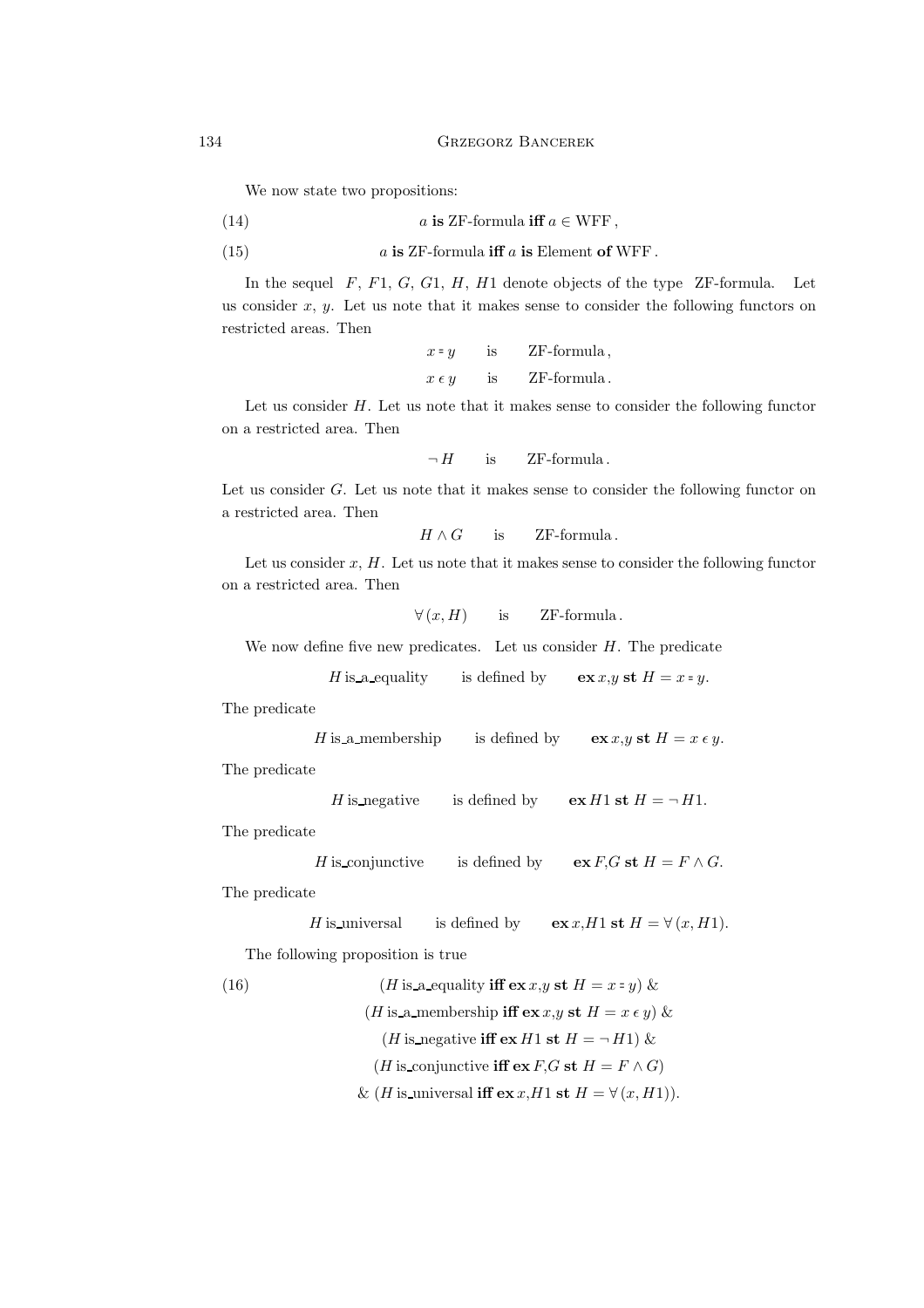Let us consider  $H$ . The predicate

 $H$  is atomic is defined by  $H$  is a equality or  $H$  is a membership.

Next we state a proposition

(17)  $H$  is atomic iff H is a equality or H is a membership.

We now define two new functors. Let us consider  $F, G$ . The functor

 $F \vee G$ ,

yields the type ZF-formula and is defined by

$$
\mathbf{it} = \neg(\neg F \land \neg G).
$$

The functor

 $F \Rightarrow G,$ 

yields the type ZF-formula and is defined by

$$
it = \neg (F \land \neg G).
$$

The following two propositions are true:

(18) 
$$
F \vee G = \neg(\neg F \wedge \neg G),
$$

(19) 
$$
F \Rightarrow G = \neg (F \land \neg G).
$$

Let us consider  $F, G$ . The functor

 $F \Leftrightarrow G$ ,

yields the type ZF-formula and is defined by

$$
it = (F \Rightarrow G) \land (G \Rightarrow F).
$$

We now state a proposition

(20) 
$$
F \Leftrightarrow G = (F \Rightarrow G) \land (G \Rightarrow F).
$$

Let us consider  $x$ ,  $H$ . The functor

$$
\exists (x, H),
$$

yields the type ZF-formula and is defined by

$$
it = \neg \forall (x, \neg H).
$$

The following proposition is true

(21) 
$$
\exists (x, H) = \neg \forall (x, \neg H).
$$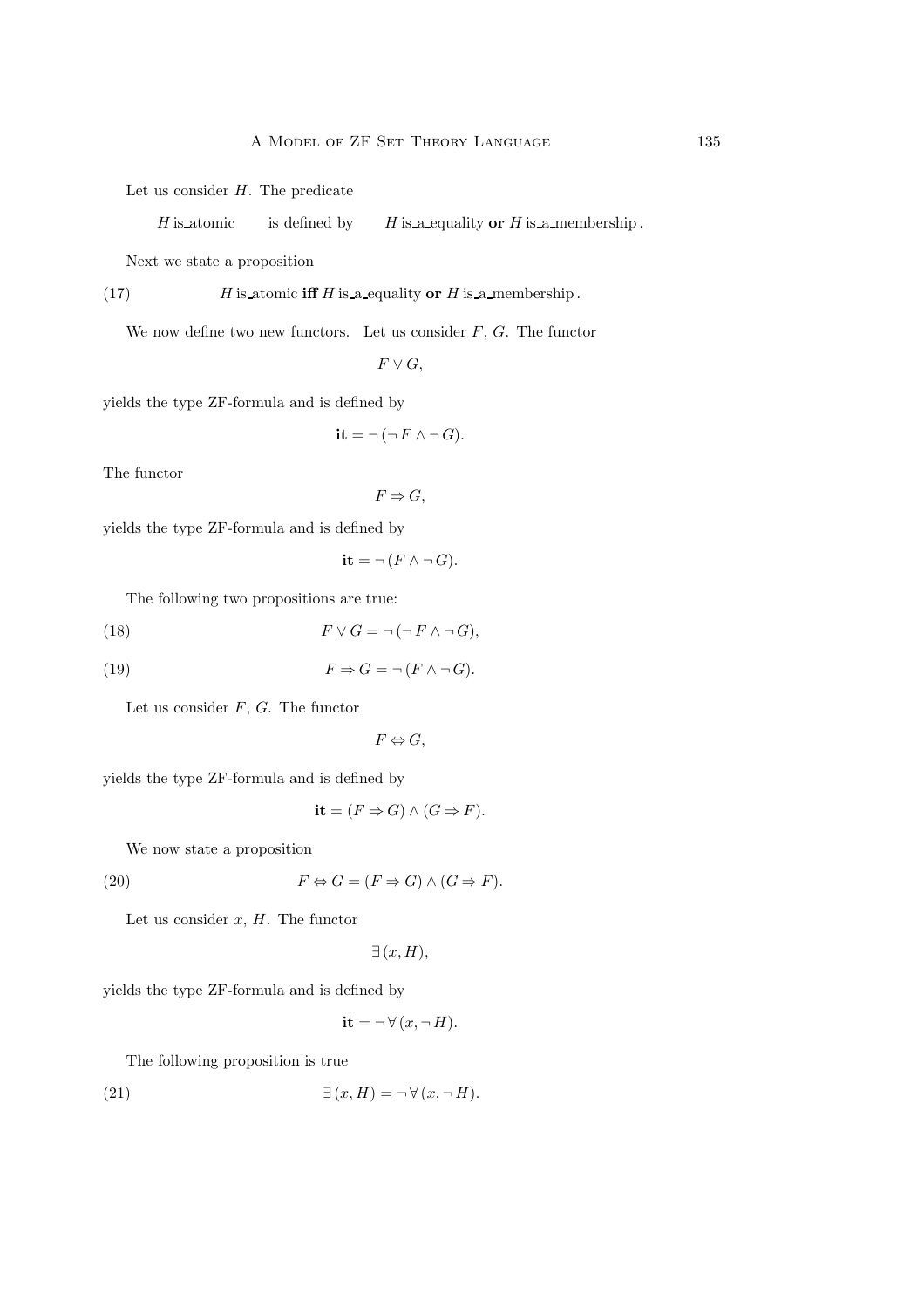We now define four new predicates. Let us consider  $H$ . The predicate

$$
H\,\text{is-disjunctive}\qquad\text{is defined by}\qquad \mathbf{ex}\,F\hskip-.7pt,G\,\,\mathbf{st}\,\,H=F\vee G.
$$
   
predicate

$$
H \hbox{ is conditional} \qquad \hbox{is defined by} \qquad \hbox{ex $F, G$ s.t $H = F \Rightarrow G$}.
$$
 The predicate

*H* is-biconditional is defined by 
$$
\operatorname{ex} F, G \operatorname{st} H = F \Leftrightarrow G
$$
.

The predicate

*H* is existential is defined by 
$$
\mathbf{ex} x, H1 \mathbf{st} H = \exists (x, H1)
$$
.

The following proposition is true

(22) 
$$
(H \text{ is-disjunctive iff } \mathbf{ex} F, G \text{ st } H = F \vee G) \&
$$

$$
(H \text{ is-conditional iff } \mathbf{ex} F, G \text{ st } H = F \Rightarrow G) \&
$$

$$
(H \text{ is-biconditional iff } \mathbf{ex} F, G \text{ st } H = F \Leftrightarrow G)
$$

$$
\& (H \text{ is-existential iff } \mathbf{ex} x, H1 \text{ st } H = \exists (x, H1)).
$$

We now define two new functors. Let us consider  $x, y, H$ . The functor

$$
\forall (x, y, H),
$$

yields the type ZF-formula and is defined by

$$
\mathbf{it} = \forall (x, \forall (y, H)).
$$

The functor

$$
\exists (x, y, H),
$$

yields the type ZF-formula and is defined by

$$
it = \exists (x, \exists (y, H)).
$$

The following proposition is true

(23) 
$$
\forall (x, y, H) = \forall (x, \forall (y, H)) \& \exists (x, y, H) = \exists (x, \exists (y, H)).
$$

We now define two new functors. Let us consider  $x, y, z, H$ . The functor

$$
\forall (x, y, z, H),
$$

with values of the type ZF-formula, is defined by

$$
\mathbf{it} = \forall (x, \forall (y, z, H)).
$$

The functor

$$
\exists (x, y, z, H),
$$

The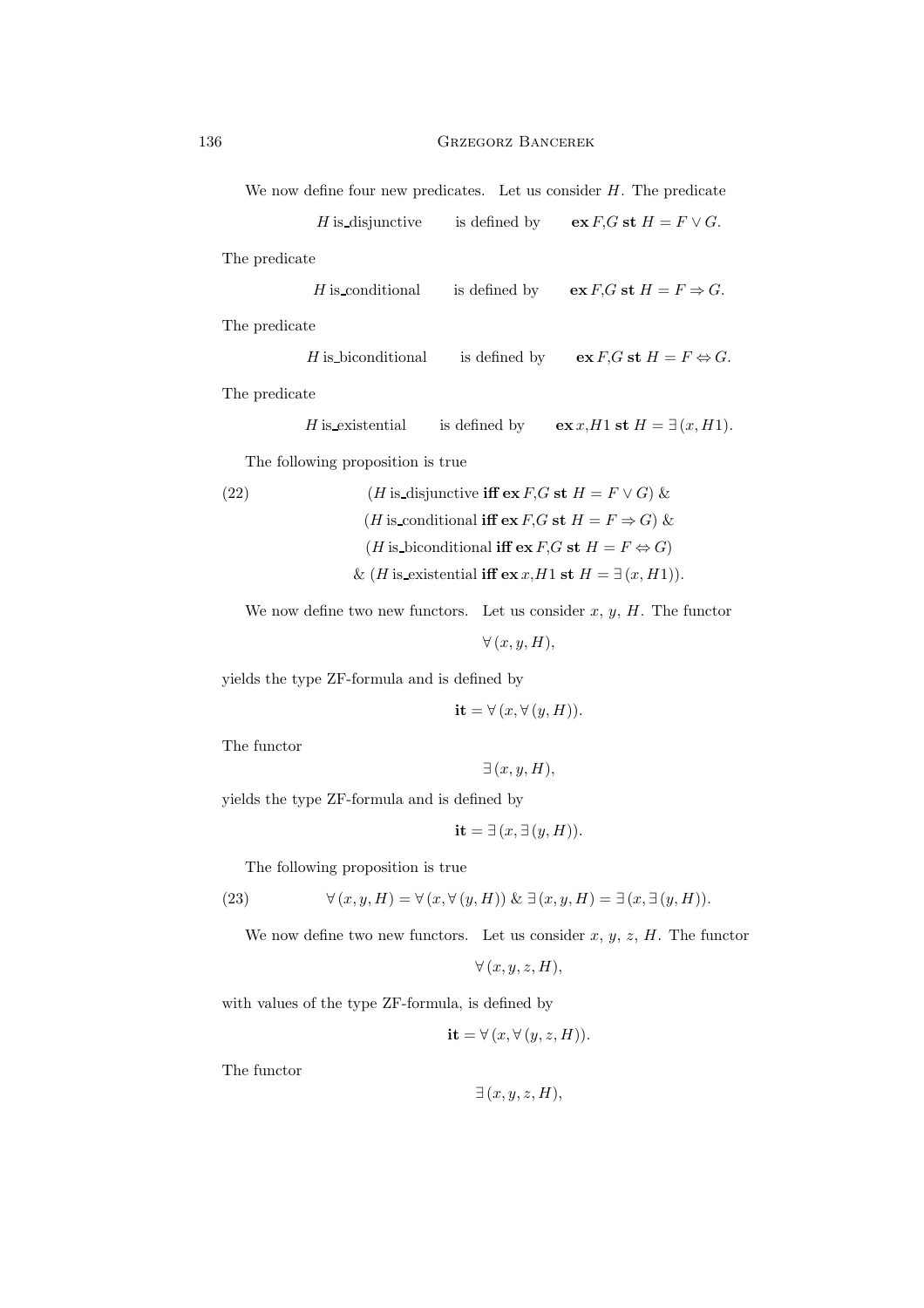with values of the type ZF-formula, is defined by

$$
it = \exists (x, \exists (y, z, H)).
$$

We now state several propositions:

(24) 
$$
\forall (x, y, z, H) = \forall (x, \forall (y, z, H)) \& \exists (x, y, z, H) = \exists (x, \exists (y, z, H)),
$$

(25) H is a equality

or  $H$  is a membership or  $H$  is negative or  $H$  is conjunctive or  $H$  is universal,

(26) 
$$
H
$$
 is atomic or  $H$  is negative or  $H$  is conjunctive or  $H$  is-universal,

- (27)  $H$  is atomic implies len  $H = 3$ ,
- (28)  $H$  is atomic or  $ex H1$  st len  $H1 + 1 \leq$  len  $H$ ,

$$
(29) \t\t\t 3 \le \text{len } H,
$$

(30) 
$$
\operatorname{len} H = 3 \text{ implies } H \text{ is atomic.}
$$

One can prove the following propositions:

| (31) | for x,y holds $(x = y) \cdot 1 = 0 \& (x \in y) \cdot 1 = 1$ , |
|------|----------------------------------------------------------------|
| (32) | for H holds $(\neg H).1 = 2$ ,                                 |
| (33) | for F,G holds $(F \wedge G) \cdot 1 = 3$ ,                     |

(34) **for** 
$$
x, H
$$
 holds  $\forall (x, H).1 = 4$ ,

- (35)  $H$  is a equality implies  $H \cdot 1 = 0$ ,
- (36)  $H$  is a membership implies  $H \cdot 1 = 1$ ,
- (37)  $H$  is negative implies  $H \cdot 1 = 2$ ,
- (38)  $H$  is conjunctive implies  $H \cdot 1 = 3$ ,
- (39)  $H$  is universal implies  $H \cdot 1 = 4$ ,

(40) *H* is a equality 
$$
\& H.1 = 0
$$
 or *H* is a membership  $\& H.1 = 1$  or

# H is negative & H.1 = 2

- or *H* is conjunctive & *H*.1 = 3 or *H* is universal & *H*.1 = 4,
- (41)  $H.1 = 0$  implies H is a equality,
- (42)  $H.1 = 1$  implies  $H$  is a membership,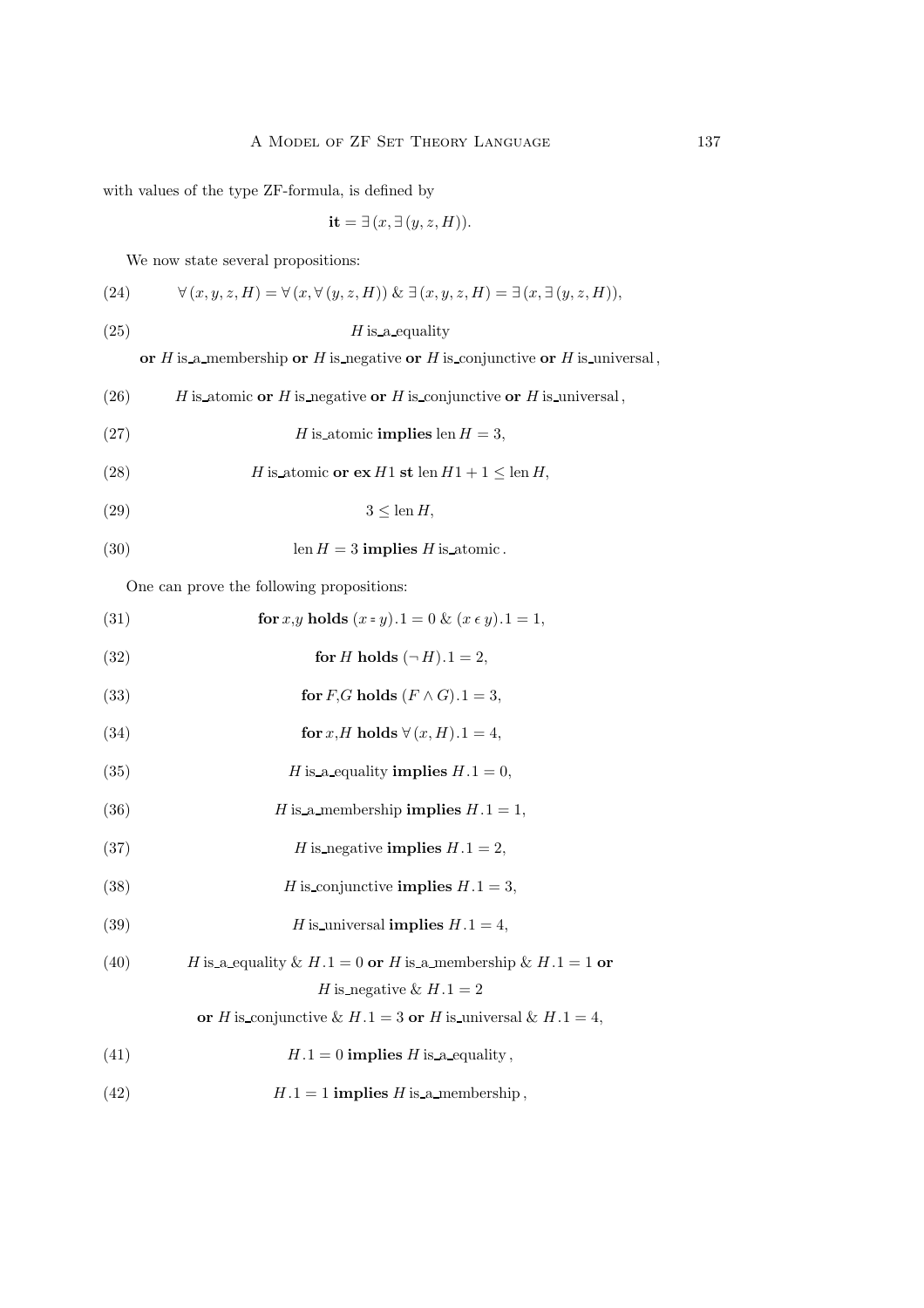(43) 
$$
H.1 = 2 \text{ implies } H \text{ is negative},
$$

- (44)  $H.1 = 3$  implies H is conjunctive,
- (45)  $H.1 = 4$  implies H is universal.

In the sequel  $sq$  denotes an object of the type  $\overline{\text{Fin}\text{Sequence}}$ . We now state several propositions:

(46)  $H = F \cap sq \text{ implies } H = F$ ,

(47) 
$$
H \wedge G = H1 \wedge G1 \text{ implies } H = H1 \& G = G1,
$$

(48) 
$$
F \vee G = F1 \vee G1 \text{ implies } F = F1 \& G = G1,
$$

(49) 
$$
F \Rightarrow G = F1 \Rightarrow G1 \text{ implies } F = F1 \& G = G1,
$$

(50) 
$$
F \Leftrightarrow G = F1 \Leftrightarrow G1 \text{ implies } F = F1 \& G = G1,
$$

(51) 
$$
\exists (x, H) = \exists (y, G) \text{ implies } x = y \& H = G.
$$

We now define two new functors. Let us consider  $H$ . Assume that the following holds

 ${\cal H}$  is atomic .

The functor

 $Var_1 H$ ,

yields the type Variable and is defined by

$$
\mathbf{it} = H.2.
$$

The functor

 $Var_2 H$ ,

yields the type Variable and is defined by

 $it = H.3.$ 

One can prove the following three propositions:

(52) 
$$
H \text{ is atomic implies } \text{Var}_1 H = H.2 \& \text{Var}_2 H = H.3,
$$

(53) 
$$
H \t{is a equality implies } H = (\text{Var}_1 H) = \text{Var}_2 H,
$$

(54) *H* is a membership **implies** 
$$
H = (\text{Var}_1 H) \epsilon \text{Var}_2 H
$$
.

Let us consider  $H$ . Assume that the following holds

 $H$  is negative.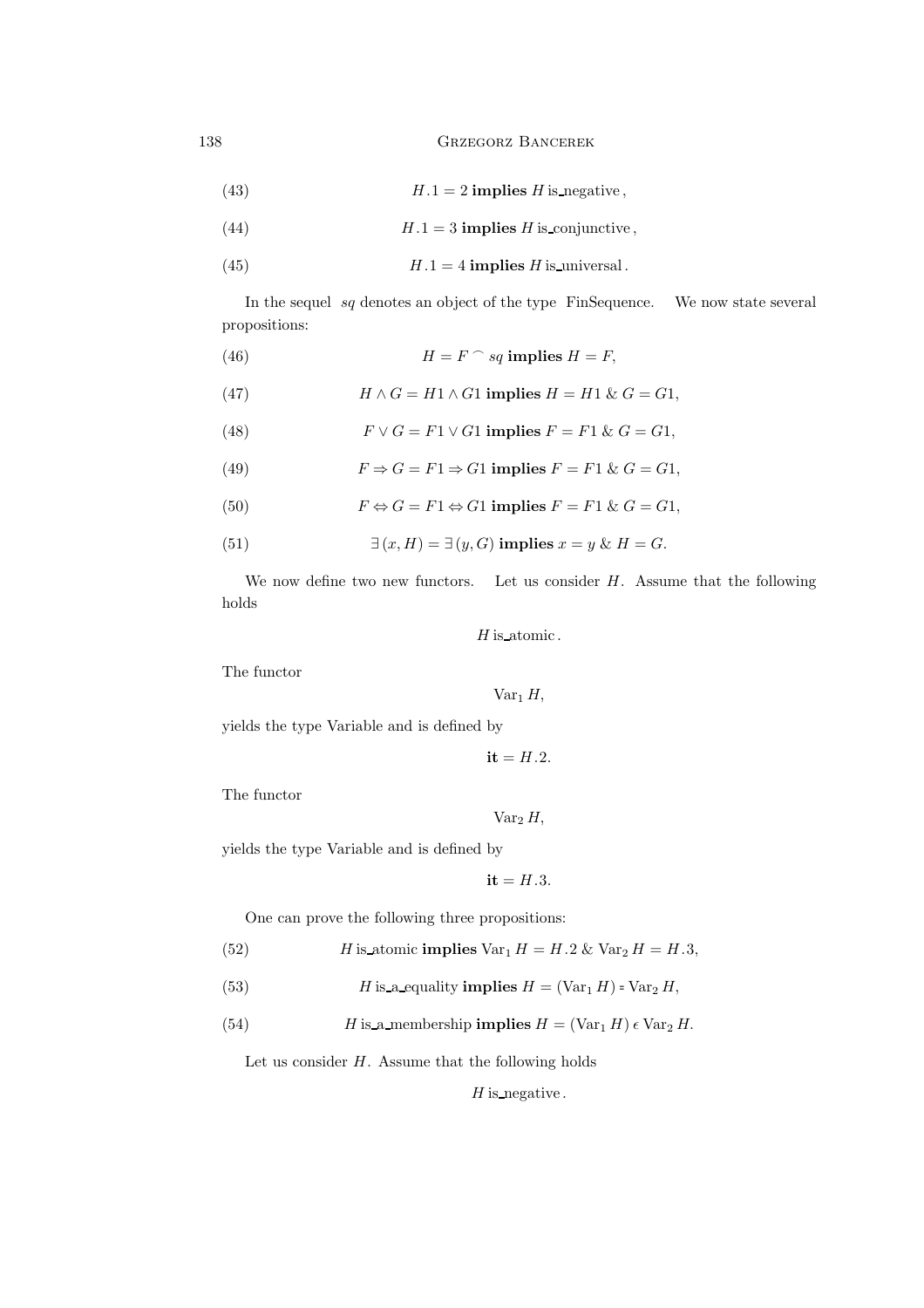The functor

#### the argument of  $H$ ,

with values of the type ZF-formula, is defined by

$$
\neg\,\mathbf{it}=H.
$$

We now state a proposition

(55) H is negative **implies**  $H = \neg$  the argument of H.

We now define two new functors. Let us consider  $H$ . Assume that the following holds

 $H$  is conjunctive or  $H$  is disjunctive.

The functor

the left argument of  $H$ ,

with values of the type ZF-formula, is defined by

ex *H*1 st it ∧ *H*1 = *H*, if H is conjunctive, ex *H*1 st it  $∨$  *H*1 = *H*, otherwise.

The functor

the right argument of  $H$ ,

with values of the type ZF-formula, is defined by

ex *H*1 st *H*1 ∧ it = *H*, if H is conjunctive, ex *H*1 st *H*1 ∨ it = *H*, otherwise.

One can prove the following propositions:

- (56) H is conjunctive implies (F = the left argument of H iff ex G st  $F \wedge G = H$ ) &  $(F =$  the right argument of H iff  $ex G$  st  $G \wedge F = H$ ),
- (57) H is disjunctive **implies**  $(F = \text{the left argument of } H \text{ iff } \text{ex } G \text{ st } F \vee G = H)$ &  $(F =$  the right argument of H iff  $ex G$  st  $G \vee F = H$ ).

(58) H is conjunctive

**implies**  $H =$  (the left argument of H)  $\wedge$  the right argument of H,

```
(H \text{ is-disjunctive})
```

```
implies H = (the left argument of H) \vee the right argument of H.
```
We now define two new functors. Let us consider  $H$ . Assume that the following holds

 $H$  is universal or  $H$  is existential.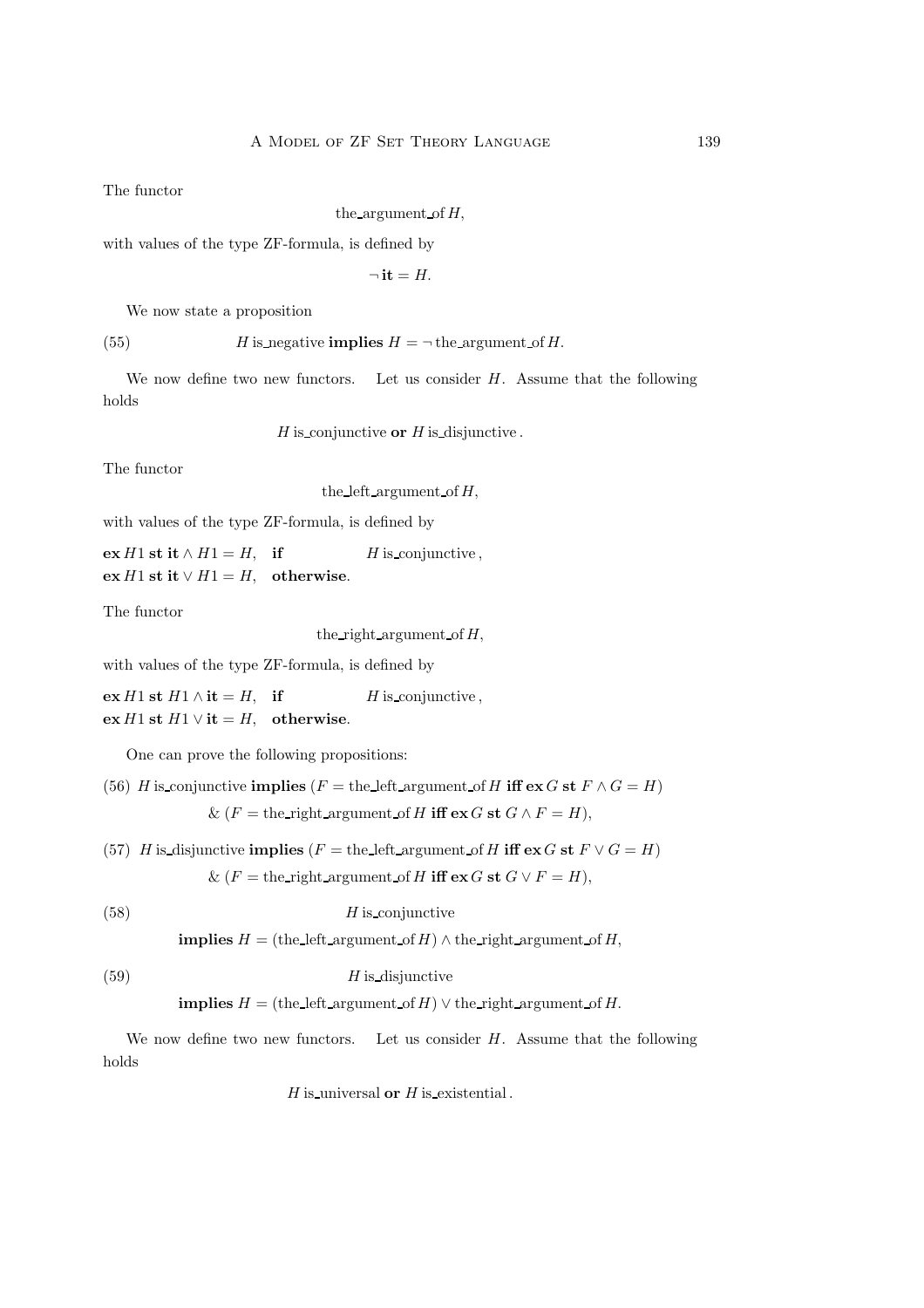The functor

bound in  $H$ ,

with values of the type Variable, is defined by

 $ex H1$  st  $\forall$  (it ,  $H1$ ) =  $H$ , if H is universal, ex *H*1 st ∃(it, *H*1) = *H*, otherwise.

The functor

the\_scope\_of  $H$ ,

with values of the type ZF-formula, is defined by

 $\mathbf{ex} x \mathbf{st} \ \forall (x, \mathbf{it}) = H, \quad \text{if} \quad H \text{ is universal},$  $\mathbf{ex} x \mathbf{st} \exists (x, \mathbf{it}) = H$ , otherwise.

Next we state four propositions:

(60) *H* is-universal **implies** 
$$
(x = \text{bound_in } H \text{ iff } \text{ex } H1 \text{ st } \forall (x, H1) = H)
$$
  
  $\& (H1 = \text{the scope of } H \text{ iff } \text{ex } x \text{ st } \forall (x, H1) = H),$ 

(61) *H* is-existential **implies** 
$$
(x = \text{bound_in } H \text{ iff } \text{ex } H1 \text{ st } \exists (x, H1) = H)
$$
  
 $\& (H1 = \text{the\_scope\_of } H \text{ iff } \text{ex } x \text{ st } \exists (x, H1) = H),$ 

(62) *H* is-universal **implies** 
$$
H = \forall
$$
 (bound\_in *H*, the scope of *H*),

(63) *H* is existential **implies** 
$$
H = \exists
$$
 (bound\_in *H*, the scope of *H*).

We now define two new functors. Let us consider  $H$ . Assume that the following holds

 $H$  is conditional.

The functor

the antecedent of  $H$ ,

with values of the type ZF-formula, is defined by

$$
\mathbf{ex}\,H1\,\mathbf{st}\,H=\mathbf{it}\Rightarrow H1.
$$

The functor

the consequent of  $H$ ,

with values of the type ZF-formula, is defined by

$$
ex H1 st H = H1 \Rightarrow it.
$$

The following propositions are true:

(64) *H* is-conditional **implies** (
$$
F
$$
 = the-antecedent\_of *H* **iff ex** *G* **st** *H* =  $F \Rightarrow G$ )\n
$$
\& (F = \text{the-consequent_of } H \text{ iff} \text{ ex } G \text{ st } H = G \Rightarrow F),
$$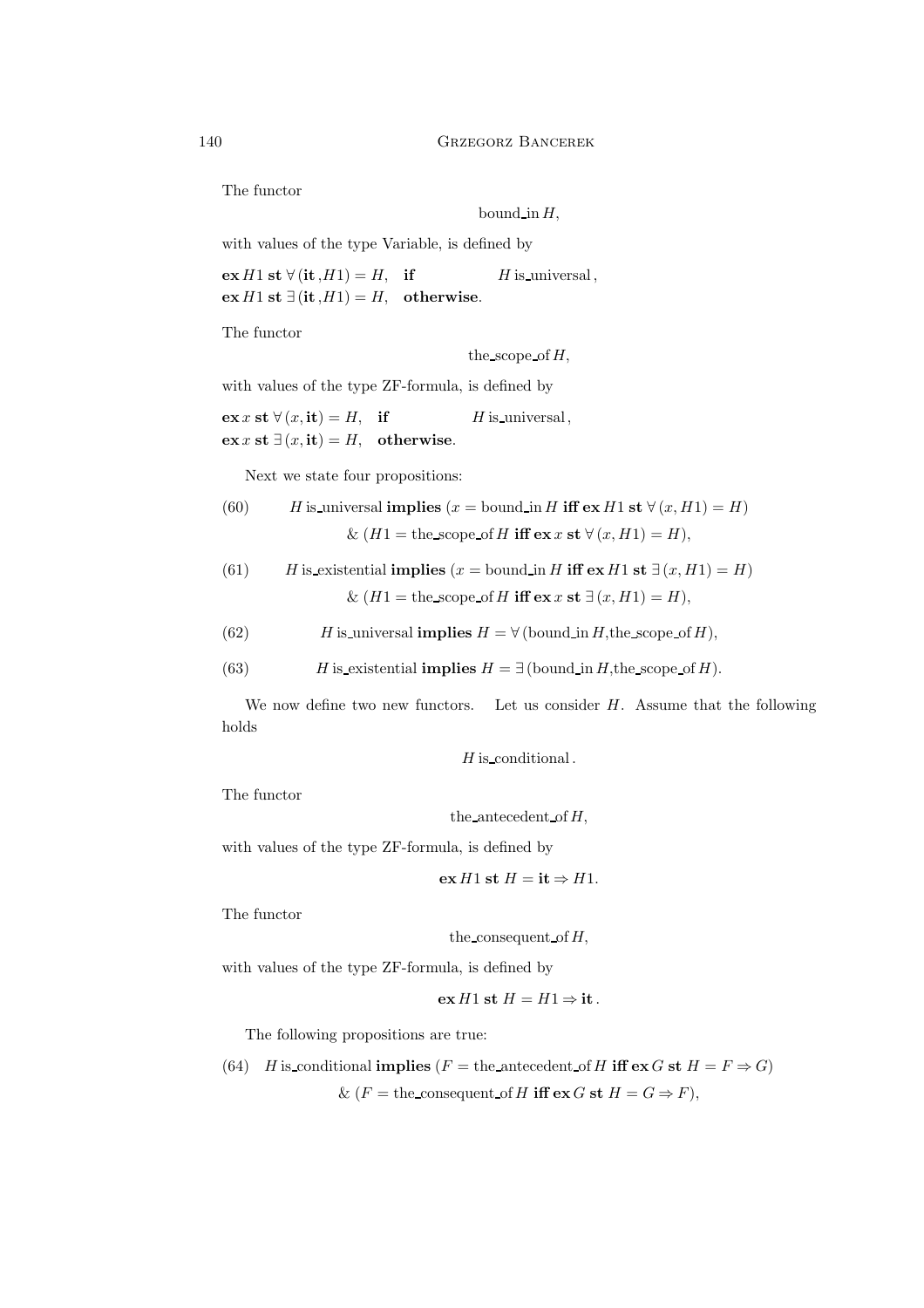(65) H is conditional **implies**  $H =$  (the antecedent of  $H$ )  $\Rightarrow$  the consequent of H.

We now define two new functors. Let us consider  $H$ . Assume that the following holds

 $H$  is biconditional.

The functor

the left side of  $H$ ,

yields the type ZF-formula and is defined by

 $ex H1$  st  $H = it \Leftrightarrow H1$ .

The functor

the right side of  $H$ ,

with values of the type ZF-formula, is defined by

$$
ex H1 st H = H1 \Leftrightarrow it.
$$

We now state two propositions:

(66) *H* is-biconditional **implies** 
$$
(F = \text{the-left\_side\_of } H \text{ iff } \text{ex } G \text{ st } H = F \Leftrightarrow G)
$$
  
 $\& (F = \text{the-right\_side\_of } H \text{ iff } \text{ex } G \text{ st } H = G \Leftrightarrow F),$ 

(67) H is biconditional **implies**  $H =$  (the left side of H)  $\Leftrightarrow$  the right side of H.

Let us consider  $H, F$ . The predicate

 $H$  is immediate constituent of  $F$ 

is defined by

$$
F = \neg H
$$
 or  $(ex H1 st F = H \land H1 or F = H1 \land H)$  or  $ex x st F = \forall (x, H)$ .

We now state a number of propositions:

(68) 
$$
H
$$
 is immediate-constituent of  $F$  iff

 $F = \neg H$  or  $(\mathbf{ex}\ H1$  st  $F = H \wedge H1$  or  $F = H1 \wedge H$ ) or  $\mathbf{ex}\ x$  st  $F = \forall (x, H)$ ,

(69) **not** 
$$
H
$$
 is immediate-constituent of  $x = y$ ,

(70) **not** 
$$
H
$$
 is immediate constituent of  $x \in y$ ,

- (71)  $F$  is immediate constituent of  $\neg H$  iff  $F = H$ ,
- (72) F is immediate constituent of  $G \wedge H$  iff  $F = G$  or  $F = H$ ,
- (73) F is immediate constituent of  $\forall (x, H)$  iff  $F = H$ ,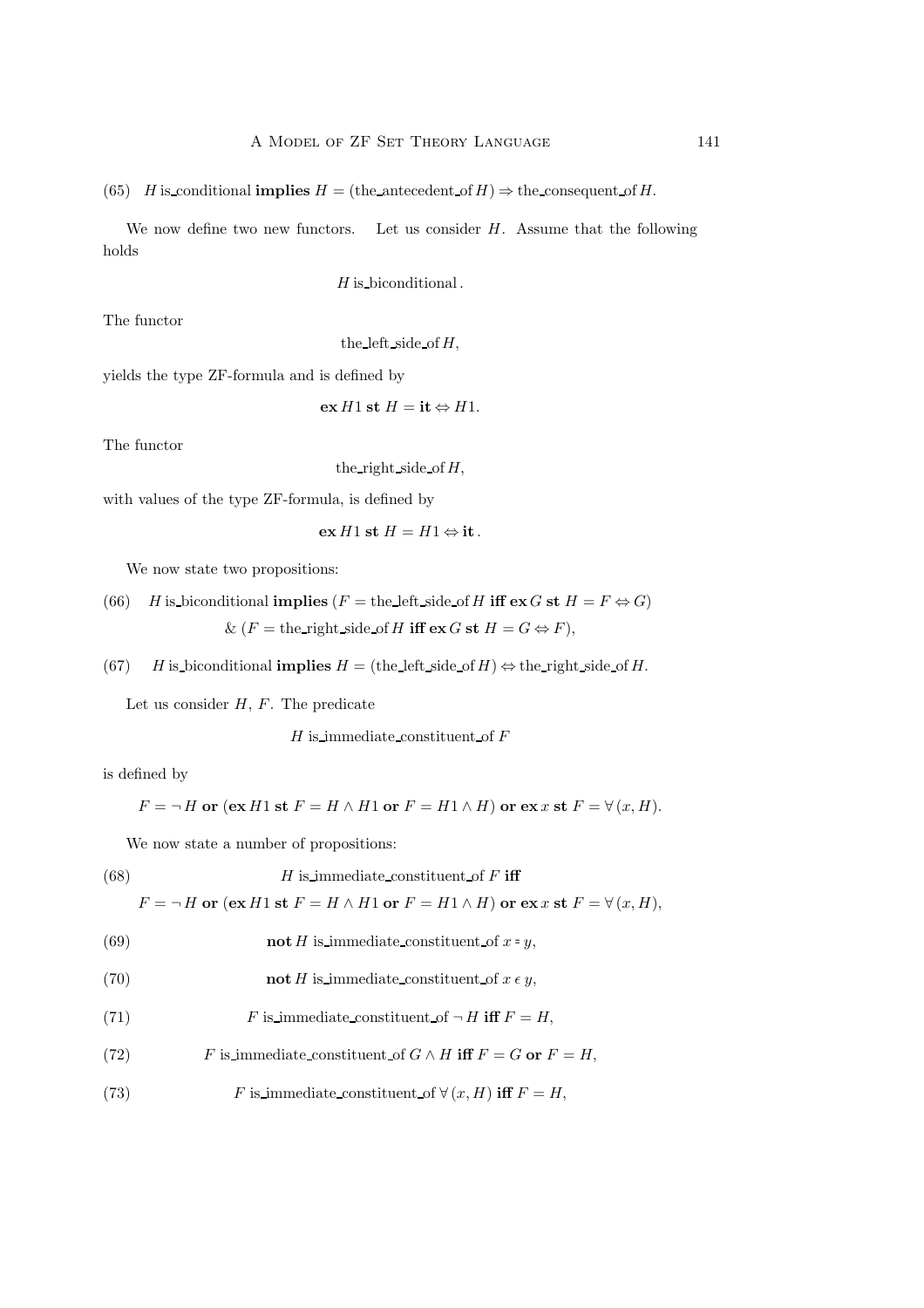(74)  $H$  is atomic **implies not** F is immediate constituent of H,

(75) H is negative

**implies** (F is immediate constituent of H iff  $F =$  the argument of H),

(76) 
$$
H
$$
 is-conjunctive **implies** ( $F$  is immediate-constituent of  $H$ 

**iff**  $F =$  the left argument of H or  $F =$  the right argument of H),

(77) H is universal

implies (F is immediate constituent of H iff  $F =$  the scope of H).

In the sequel  $L$  will denote an object of the type FinSequence. Let us consider  $H$ , F. The predicate

 $H$  is subformula of  $F$ 

is defined by

$$
\mathbf{ex}\,n,L\,\mathbf{st}\,1 \le n\,\&\,\text{len}\,L = n\,\&\,L.1 = H\,\&\,L.n = F\,\&\,\mathbf{for}\,k\,\mathbf{st}\,1 \le k\,\&\,k < n
$$
\n
$$
\mathbf{ex}\,H1,F1\,\mathbf{st}\,L.k = H1\,\&\,L.(k+1) = F1\,\&\,H1\,\text{is}\,\text{immediate}\,\text{constituent}\,\text{of}\,F1.
$$

Next we state two propositions:

(78) *H* is subformula of *F* iff 
$$
\operatorname{ex} n
$$
, *L* st  $1 \le n \&$  len *L* = *n* & *L*.1 = *H* & *L*.*n* = *F* &  
for *k* st  $1 \le k \&$  *k*  $\lt$  *n* ex *H*1,*F*1

st  $L.k = H1 \& L.(k + 1) = F1 \& H1$  is immediate constituent of  $F1$ ,

(79) H is subformula of H.

Let us consider  $H, F$ . The predicate

H is proper subformula of F is defined by H is subformula of  $F \& H \neq F$ .

We now state several propositions:

(80) *H* is proper subformula of *F* iff *H* is subformula of *F* & 
$$
H \neq F
$$
,

(81) 
$$
H
$$
 is immediate-constituent of  $F$  implies len  $H$  < lenmath>F,

(82)  $H$  is immediate constituent of F implies H is proper subformula of F,

(83) 
$$
H \text{ is proper subformula of } F \text{ implies } \text{len } H < \text{len } F,
$$

(84) H is proper subformula of F

## implies  $ex G$  st  $G$  is immediate constituent of  $F$ .

The following propositions are true:

(85) 
$$
F
$$
 is proper subformula of  $G$  &  $G$  is proper subformula of  $H$  implies  $F$  is proper subformula of  $H$ ,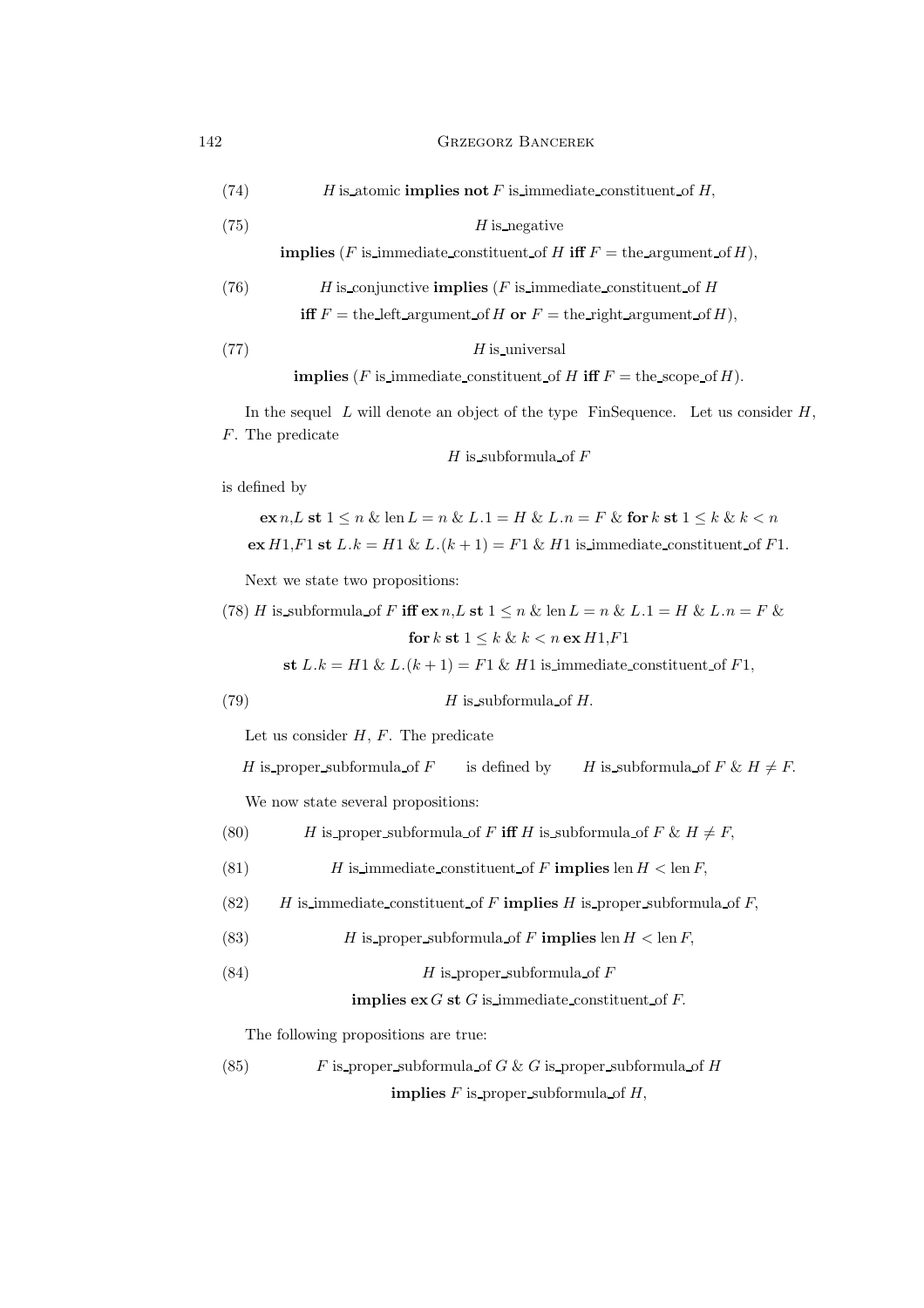| (86) | F is subformula of G & G is subformula of H implies F is subformula of H,        |  |  |
|------|----------------------------------------------------------------------------------|--|--|
| (87) | G is subformula of H & H is subformula of G implies $G = H$ ,                    |  |  |
| (88) | not F is proper subformula of $x = y$ ,                                          |  |  |
| (89) | not F is proper subformula of $x \in y$ ,                                        |  |  |
| (90) | F is proper subformula of $\neg H$ implies F is subformula of H,                 |  |  |
| (91) | F is proper subformula of $G \wedge H$                                           |  |  |
|      | <b>implies</b> F is subformula of G or F is subformula of H,                     |  |  |
| (92) | F is proper subformula of $\forall (x, H)$ implies F is subformula of H,         |  |  |
| (93) | H is atomic <b>implies not</b> F is proper subformula of H,                      |  |  |
| (94) | H is negative <b>implies</b> the argument of H is proper subformula of H,        |  |  |
| (95) | H is conjunctive <b>implies</b> the left argument of H is proper subformula of H |  |  |
|      | & the right argument of H is proper subformula of H,                             |  |  |
| (96) | H is universal <b>implies</b> the scope of H is proper subformula of H,          |  |  |
| (97) | H is subformula of $x = y$ iff $H = x = y$ ,                                     |  |  |
| (98) | H is subformula of $x \in y$ iff $H = x \in y$ .                                 |  |  |
|      |                                                                                  |  |  |

Let us consider  $H$ . The functor

Subformulae  $H$ ,

yields the type set and is defined by

 $a \in \text{it iff } \text{ex } F \text{ st } F = a \& F \text{ is subformula of } H.$ 

We now state a number of propositions:

(99) 
$$
a \in
$$
 Subformulae *H* iff ex *F* st *F* =  $a \& F$  is subformula of *H*,

(100) 
$$
G \in \text{Subformulae } H \text{ implies } G \text{ is subformula of } H,
$$

(101) 
$$
F \text{ is subformula of } H \text{ implies Subformulae } F \subseteq \text{Subformulae } H,
$$

(102) Subformulae 
$$
x = y = \{x = y\},\
$$

(103) Subformulae 
$$
x \in y = \{x \in y\},\
$$

(104) Subformulae  $\neg H =$  Subformulae  $H \cup \{\neg H\}$ ,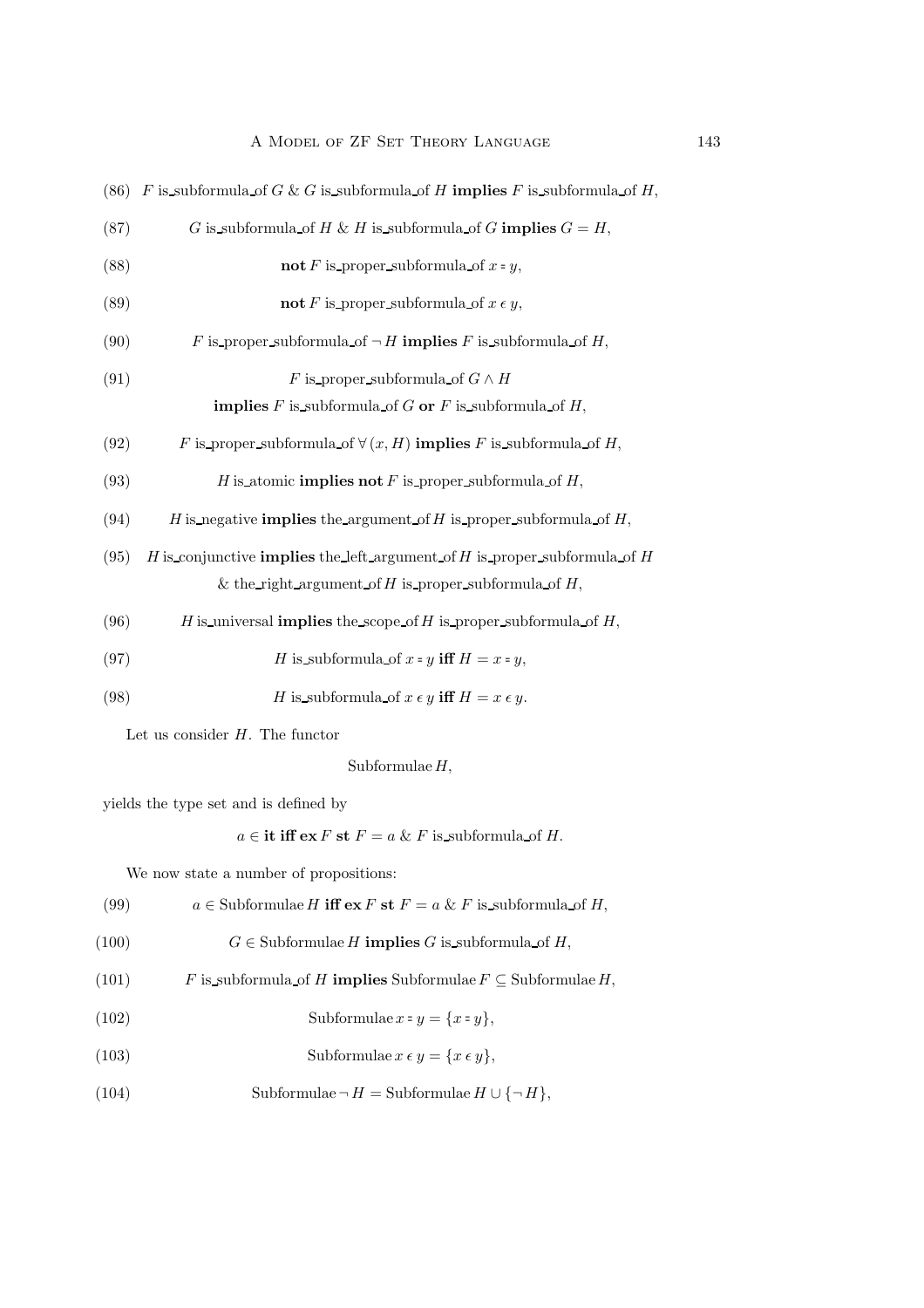| 144 | <b>GRZEGORZ BANCEREK</b> |  |
|-----|--------------------------|--|
|     |                          |  |

```
(105) Subformulae (H \wedge F) = Subformulae H \cup Subformulae F \cup \{H \wedge F\},\
```
(106) Subformulae 
$$
\forall (x, H) =
$$
 Subformulae  $H \cup \{\forall (x, H)\},$ 

(107)  $H$  is atomic iff Subformulae  $H = \{H\},\$ 

(108) H is negative

implies Subformulae 
$$
H
$$
 = Subformulae the argument of  $H \cup \{H\}$ ,

(109) *H* is conjunctive **implies** Subformulae 
$$
H =
$$
 Subformulae  
the left-argument of  $H \cup$  Subformulae the right-argument of  $H \cup \{H\}$ ,

(110) H is universal **implies** Subformulae  $H =$  Subformulae the scope of  $H \cup \{H\}$ ,

(111)  $(H \text{ is immediate constituent of } G)$ 

or  $H$  is proper subformula of  $G$  or  $H$  is subformula of  $G$ )

$$
\& G \in \text{Subformulae } F
$$

**implies**  $H \in$  Subformulae  $F$ .

In the article we present several logical schemes. The scheme ZF Ind deals with a unary predicate  $P$  states that the following holds

### for H holds  $P[H]$

provided the parameter satisfies the following conditions:

- for H st H is atomic holds  $\mathcal{P}[H]$ ,
- for H st H is negative &  $\mathcal{P}$ [the argument of H] holds  $\mathcal{P}[H]$ ,
- for  $H$  st H is conjunctive &  $\mathcal{P}$ [the\_left\_argument\_of H] &  $\mathcal{P}$ [the\_right\_argument\_of H] holds  $P[H]$ ,

for H st H is universal &  $\mathcal{P}[\text{the scope of } H]$  holds  $\mathcal{P}[H]$ .

The scheme  $ZF\_Complnd$  deals with a unary predicate  $\mathcal P$  states that the following holds

# for H holds  $P[H]$

provided the parameter satisfies the following condition:

• for H st for F st F is proper subformula of H holds  $\mathcal{P}[F]$  holds  $\mathcal{P}[H]$ .